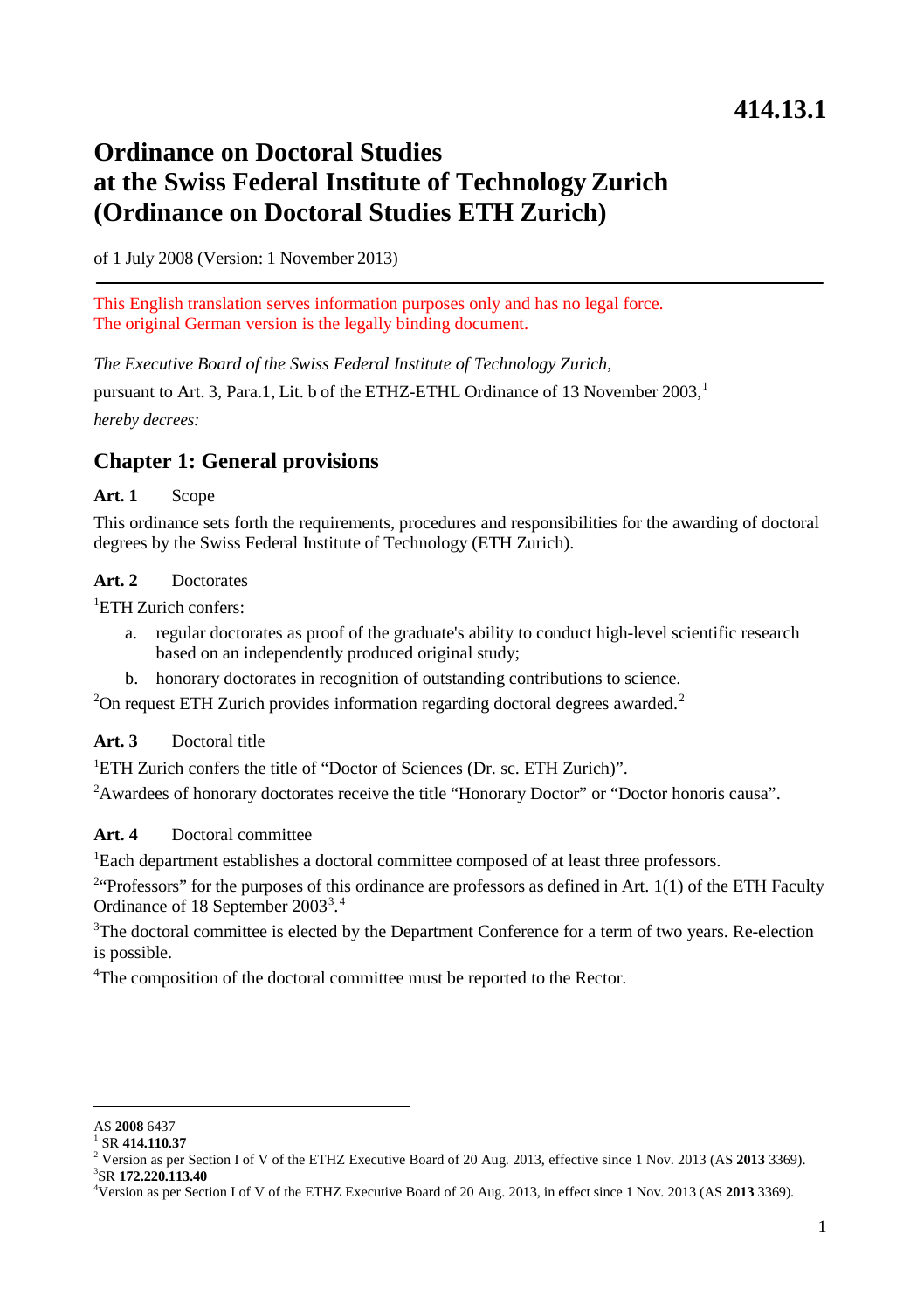# **Chapter 2: Regular doctorates**

# **Section 1: Admission**

#### **Art. 5** Basic requirements

<sup>1</sup>Admission to doctoral studies requires good scientific credentials.

<sup>2</sup>The following persons may apply for doctoral studies at ETH Zurich:

- a. Holders of one of the following:
	- 1. an ETH or EPFL Master's degree<sup>[5](#page-1-0)</sup>
	- 2. a Swiss degree in pharmacology
	- 3. a Master's degree<sup>[6](#page-1-1)</sup> in mathematics, engineering or natural sciences from a Swiss university which meets the requirements of Art. 11(1) of the University Advancement Law of 8 October 1999,  $\frac{7}{2}$  $\frac{7}{2}$  $\frac{7}{2}$  or from another university with which an agreement to this effect has been signed
- b. Holders of a university degree equivalent to an ETH Master's degree in terms of content, scope and importance
- c. Candidates enrolled in an ETH Zurich Master's degree programme<sup>[8](#page-1-3)</sup> who fulfil the requirements for fast-track doctoral studies as specified in the programme regulations of the department concerned
- d. Holders of a Master's degree from a university recognized by ETH Zurich in a field other than mathematics, engineering or natural sciences, but which lies within the teaching and research field of the thesis supervisor
- e. Holders of a Master's degree from a university recognized by ETH Zurich
- f. Candidates with outstanding credentials.

#### **Art. 6** Thesis supervisor

<sup>1</sup>To initiate the admissions procedure, the candidate must have obtained the written agreement of a faculty member to supervise the thesis.

<sup>2</sup>The supervisor may be

- a. a professor;
- b. an ETH Zurich *Titularprofessor* or *Privatdozent*, provided that both of the following apply:<sup>[9](#page-1-4)</sup>
	- 1.[10](#page-1-5) He/she works full-time at ETH Zurich, a research institute of the ETH domain or in a joint chair with the University of Zurich.
	- 2. The department concerned has given its consent.

#### **Art. 7** Admissions procedure

The admissions procedure comprises two stages:

- a. provisional admission (Art. 8–10)
- $b<sup>11</sup>$  $b<sup>11</sup>$  $b<sup>11</sup>$  final admission (Art. 12)

#### **Art. 8** Provisional admission: Principles

<span id="page-1-0"></span><sup>5</sup> Term as per Section I of V of the ETHZ Executive Board of 20 Aug. 2013, in effect since 1 Nov. 2013 (AS **2013** 3369). This change has been integrated into the entire ordinance.

<span id="page-1-1"></span><sup>6</sup> Term as per Section I of V of the ETHZ Executive Board of 20 Aug. 2013, in effect since 1 Nov. 2013 (AS **2013** 3369). This change has been integrated into the entire ordinance.<br><sup>7</sup> SR 414.20

<span id="page-1-3"></span><span id="page-1-2"></span><sup>8</sup> Term as per Section I of V of the ETHZ Executive Board of 20 Aug. 2013, in effect since 1 Nov. 2013 (AS **2013** 3369).<br><sup>9</sup> Version as per Section I of V of the ETHZ Executive Board of 20 Aug. 2013, in effect since 1 Nov.

<span id="page-1-4"></span>

<span id="page-1-6"></span><span id="page-1-5"></span><sup>&</sup>lt;sup>10</sup> Version as per Section I of V of the ETHZ Executive Board of 20 Aug. 2013, in effect since 1 Nov. 2013 (AS 2013 3369).<br><sup>11</sup> Version as per Section I of V of the ETHZ Executive Board of 20 Aug. 2013, in effect since 1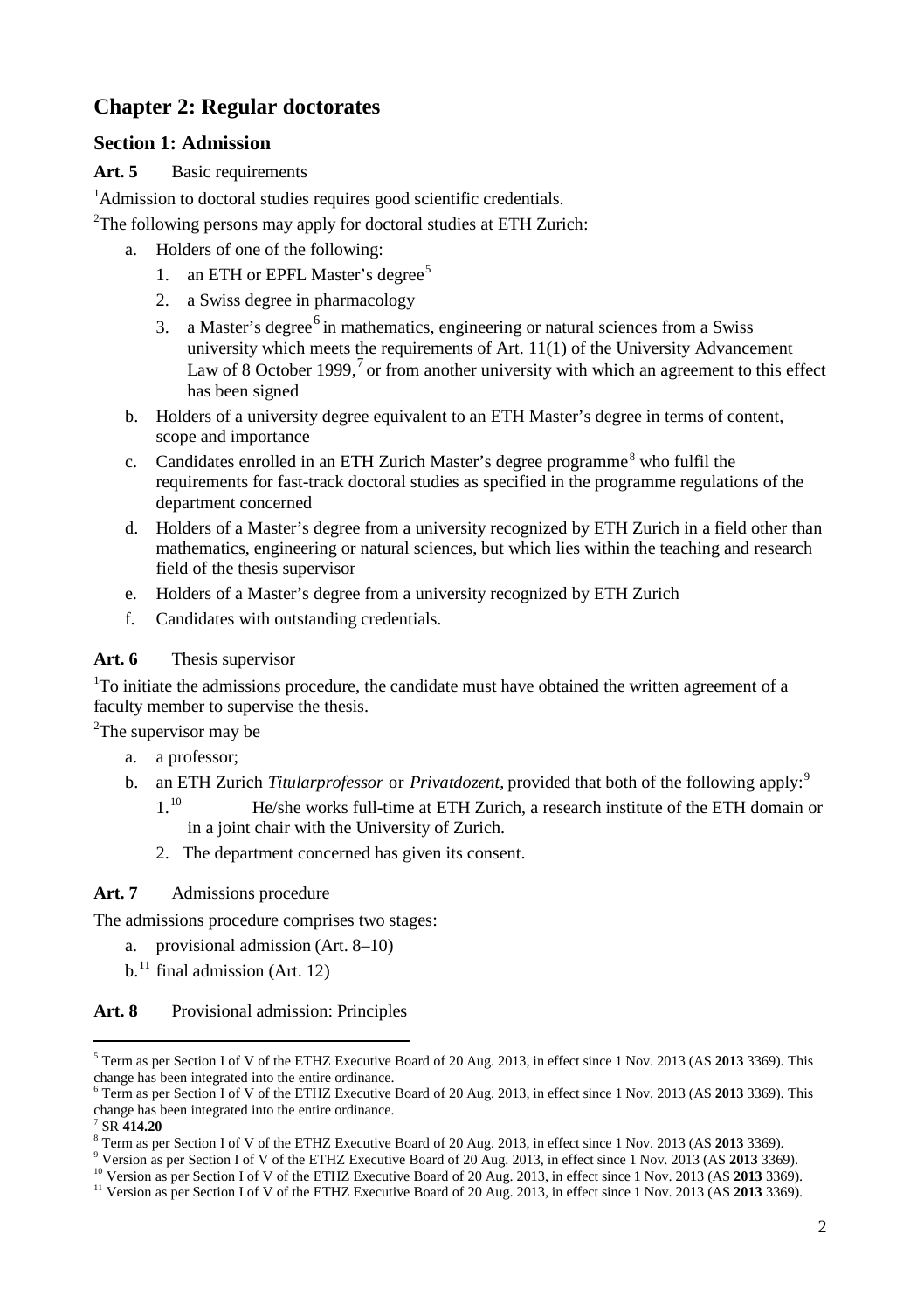<sup>1</sup>The candidate should register with the Rectorate.

<sup>2</sup>The Rectorate determines the supporting documents required to accompany the application. It then forwards the application, together with an evaluation by the Prorector for Doctoral Studies, to the department specified by the supervisor.

<sup>3</sup>The department's doctoral committee reviews the applications and, after consulting the supervisor, formulates the appropriate recommendations for the attention of the department.

<sup>4</sup>The department submits a recommendation of approval or rejection to the Rector.

5 Candidates who fulfil the requirements stipulated under Art. 5, Para. 1 and 2, Lit. a, b, c or d are generally provisionally admitted without any further requirements.

#### **Art. 9** Provisional admission: Procedures

<sup>1</sup>The Prorector for Doctoral Studies may provisionally admit candidates who fulfil the requirements stipulated under Art. 5, Para. 1 and 2, Lit. a, b, c or d or Art. 6 to doctoral studies without consulting the department. This abbreviated procedure is subject to the department's approval.

<sup>2</sup>If a candidate does not, in the opinion of the Prorector for Doctoral Studies, fulfil the requirements stipulated under Art. 5, Para. 1, or if he/she comes under Art. 5, Para 2, Lit. e or f, the doctoral committee of the department concerned reviews the candidate's scientific qualifications on the basis of his/her dossier. In agreement with the supervisor, the committee proposes additional requirements to be met.

<sup>3</sup>At the department's request, the Rector sets the additional admission requirements.

#### **Art. 10** Additional admissions requirements

<sup>1</sup>The department specifies on an individual basis the time period within which the additional admission requirements must be met. This does not normally exceed one year.

<sup>2</sup>The Rectorate verifies whether the additional admission requirements have been met.

 $3$ If the additional admissions requirements specify examinations and these are not passed, they may, with the consent of the supervisor, be retaken once within a period of six months. If the respective examination is not offered during this period the Rector may grant an extension of the deadline at the request of the supervisor.<sup>[12](#page-2-0)</sup>

#### **Art. 11** Matriculation and enrolment

<sup>1</sup>Once the complete application and supporting documents have been received, and the candidate has been judged fit by the Prorector for Doctoral Studies, he/she is provisionally matriculated. <sup>2</sup>Following provisional admission to doctoral studies the candidate is firmly matriculated and enrolled.

### Art.  $11^{13}$  $11^{13}$  $11^{13}$  Research plan

<sup>1</sup>Provisionally admitted candidates must draw up a research plan. It should state:

- a. the thesis objectives;
- b. the thesis concept;
- c. the doctoral candidate's duties.

<sup>2</sup>The research plan is submitted to the supervisor and, if possible, to a co-examiner.

<sup>3</sup>The supervisor submits the research plan to the doctoral committee for approval.

<sup>4</sup>The research plan must be submitted within twelve months of registration. Any extension to this deadline must be approved by the doctoral committee.<sup>[14](#page-2-2)</sup>

<span id="page-2-0"></span><sup>&</sup>lt;sup>12</sup> Version as per Section I of V of the ETHZ Executive Board of 20 Aug. 2013, in effect since 1 Nov. 2013 (AS 2013 3369).

<span id="page-2-2"></span><span id="page-2-1"></span><sup>&</sup>lt;sup>13</sup> Originally Art. 12.<br><sup>14</sup> Version as per Section I of V of the ETHZ Executive Board of 20 Aug. 2013, in effect since 1 Nov. 2013 (AS 2013 3369).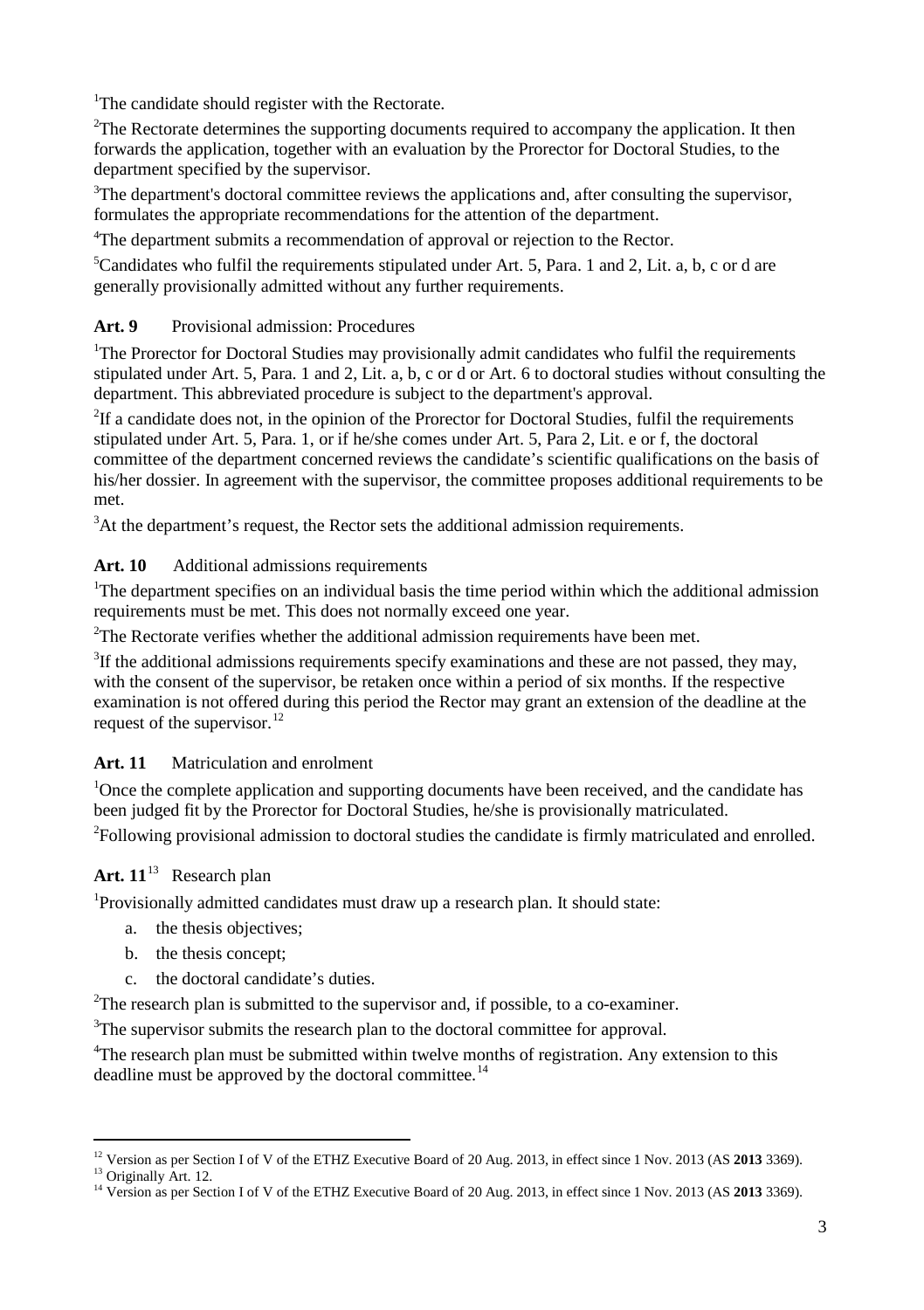# **Art. 12**[15](#page-3-0) Advancing to full candidacy

1 Advancement to full candidacy for doctoral studies is granted when the below conditions are fulfilled:

- a. the research plan has been approved.
- b. the additional requirements specified during the admission procedure have been met.

2 Candidates for the fast-track doctoral programme may only advance to final admission when they have obtained the Master's degree.

<sup>3</sup>The departments may stipulate further generally applicable admission requirements. These are subject to the approval of the Rector.

<sup>4</sup>At the department's request, the Rector decides on full admission to the doctorate procedure.

# **Section 1***a***:** [16](#page-3-1) **Matriculation and dematriculation/withdrawal**

### **Art. 13** Matriculation and enrolment

<sup>1</sup>Once the complete application and supporting documents have been received, and the candidate has been judged fit by the Prorector for Doctoral Studies, he/she is provisionally matriculated.

<sup>2</sup>Following provisional admission to doctoral studies the candidate is firmly matriculated and enrolled.

### **Art. 13***a* Multiple matriculation

<sup>1</sup>Simultaneous matriculation at the doctorate level at more than one university is not permitted. The exception is matriculation with a time limit at other universities in the framework of research collaboration, or mobility/exchange programmes.

2 Simultaneous matriculation at the doctorate level at ETH Zurich and at another academic level at ETH Zurich or another university must be reported to the supervisor.

#### **Art. 13***b* Dematriculation / withdrawal

Dematriculation or withdrawal signifies expiry of all rights associated with matriculation.

### **Art. 13***c* Withdrawal by the doctoral student

Doctoral students who wish to leave ETH Zurich before completing the doctorate must explain in writing or in a personal discussion with the Rectorate why they wish to withdraw.

### **Art. 13***d* Dematriculation by ETH Zurich

<sup>1</sup>Persons who have completed the doctorate are automatically dematriculated.

2 Doctoral students are also dematriculated if:

- a. they obtained admission to doctoral studies based upon false or incomplete data;
- b. they do not enrol for the semester;
- c. they fail to respect payment deadlines for tuition fees, obligatory semester fees or any other fees;
- d. they fail to respect the deadline for the doctoral examination as set out in Art. 27, Para. 4;
- e. they have not found a new supervisor for the doctoral thesis in accordance with Art. 20, Para. 2;
- f. disciplinary procedures are pending against them in relation to the Disciplinary Code of ETH Zürich of 2 November 2004.<sup>[17](#page-3-2)</sup>

<span id="page-3-1"></span><span id="page-3-0"></span><sup>&</sup>lt;sup>15</sup> Originally Art. 13.<br><sup>16</sup> Added via Section I of V of the ETHZ Executive Board of 20 Aug. 2013, in effect since 1 Nov. 2013 (AS **2013** 3369).<br><sup>17</sup> SR **414.138.1** 

<span id="page-3-2"></span>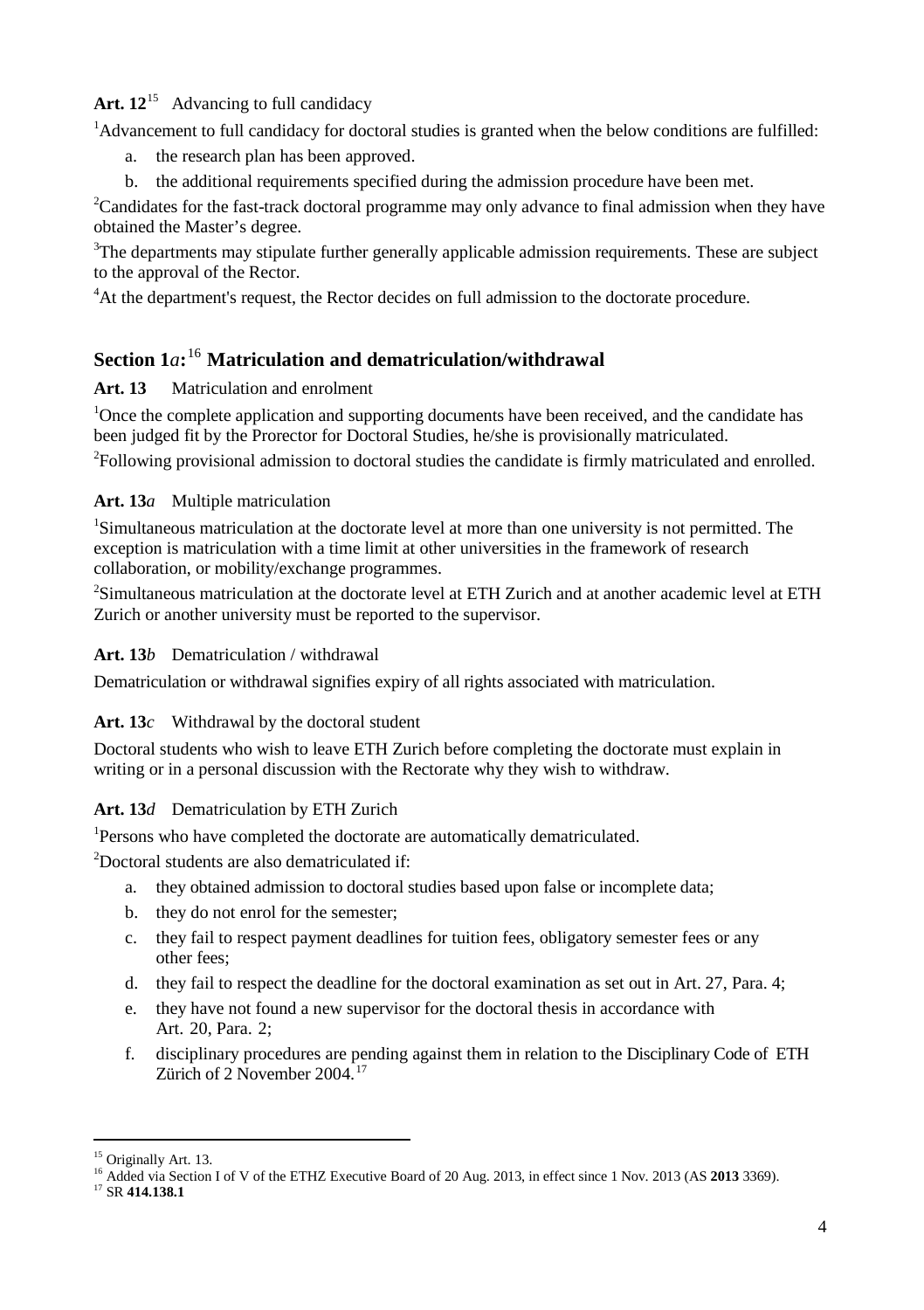#### **Art. 13***e* Re-entry to doctoral studies at ETH Zurich

Re-entry to doctoral studies at ETH Zurich is subject to the normal admissions procedures set out in Art.  $5-12$ .

### **Section 2: Doctoral thesis**

#### **Art. 14** Topic

The topic of the doctoral thesis must have its focus in the supervisor's area of expertise and may be interdisciplinary.

#### **Art. 15** Thesis supervision and mentoring

<sup>1</sup>The thesis supervisor may appoint one or more additional mentors for the doctoral candidate, as required.

<sup>2</sup>At the supervisor's request the doctoral committee appoints a co-examiner and informs the Rector of this appointment. The appointment must take place no later than three years following the date of provisional admission. In the course of doctoral studies the doctoral committee may designate further  $\frac{18}{10}$  $\frac{18}{10}$  $\frac{18}{10}$  co-examiners, either of its own volition or at the request of the supervisor.<sup>18</sup>

<sup>3</sup>Doctoral students submit a written annual report on the progress of their work to the supervisor, either at the latter's request or of their own accord. The supervisor provides immediate written feedback.

#### Art. 16 Conducting the doctoral thesis project

<sup>1</sup>As a rule, the doctoral thesis project must be carried out at ETH Zurich or at another institution of the ETH domain. $19$ 

 $2$ It may be conducted outside the ETH domain if the thesis topic requires it and the necessary prerequisites allow it; this is subject to the department's approval.

<sup>3</sup>The supervisor may authorize brief research visits outside the ETH domain.

<sup>4</sup>The supervisor must in any case have access to experiment documents and to the facilities used.

#### **Art. 17** Disagreements

 $\overline{a}$ 

<sup>1</sup>In cases of serious disagreement between the supervisor and the doctoral candidate, the head of the department concerned or his/her designated representative will attempt to settle the dispute amicably.

<sup>2</sup>If necessary, the Prorector will act as mediator.

<sup>3</sup>If mediation fails and the supervisor wishes to renounce his/her role, the Prorector for Doctoral Studies will, at the doctoral candidate's request, refer the matter to the Arbitration Committee.

4 Should no agreement be reached, the Rector will make the final decision.

# **Art. 18** Members of the Arbitration Committee

<sup>1</sup>The Arbitration Committee for doctoral studies comprises the following persons:

- a. the Prorector for Doctoral Studies (Chair)
- b. the Head of the respective department or, as his/her representative, the respective Director of Studies
- c. a representative of the ETH Association of Scientific Staff (AVETH).

<sup>2</sup> AVETH elects its representative to the Arbitration Committee for a term of two years. Re-election is possible.

<sup>3</sup>No persons involved in the thesis project may serve on the Arbitration Committee.

<span id="page-4-0"></span><sup>&</sup>lt;sup>18</sup> Version as per Section I of V of the ETHZ Executive Board of 20 Aug. 2013, in effect since 1 Nov. 2013 (AS 2013 3369).<br><sup>19</sup> Version as per Section I of V of the ETHZ Executive Board of 20 Aug. 2013, in effect since 1

<span id="page-4-1"></span>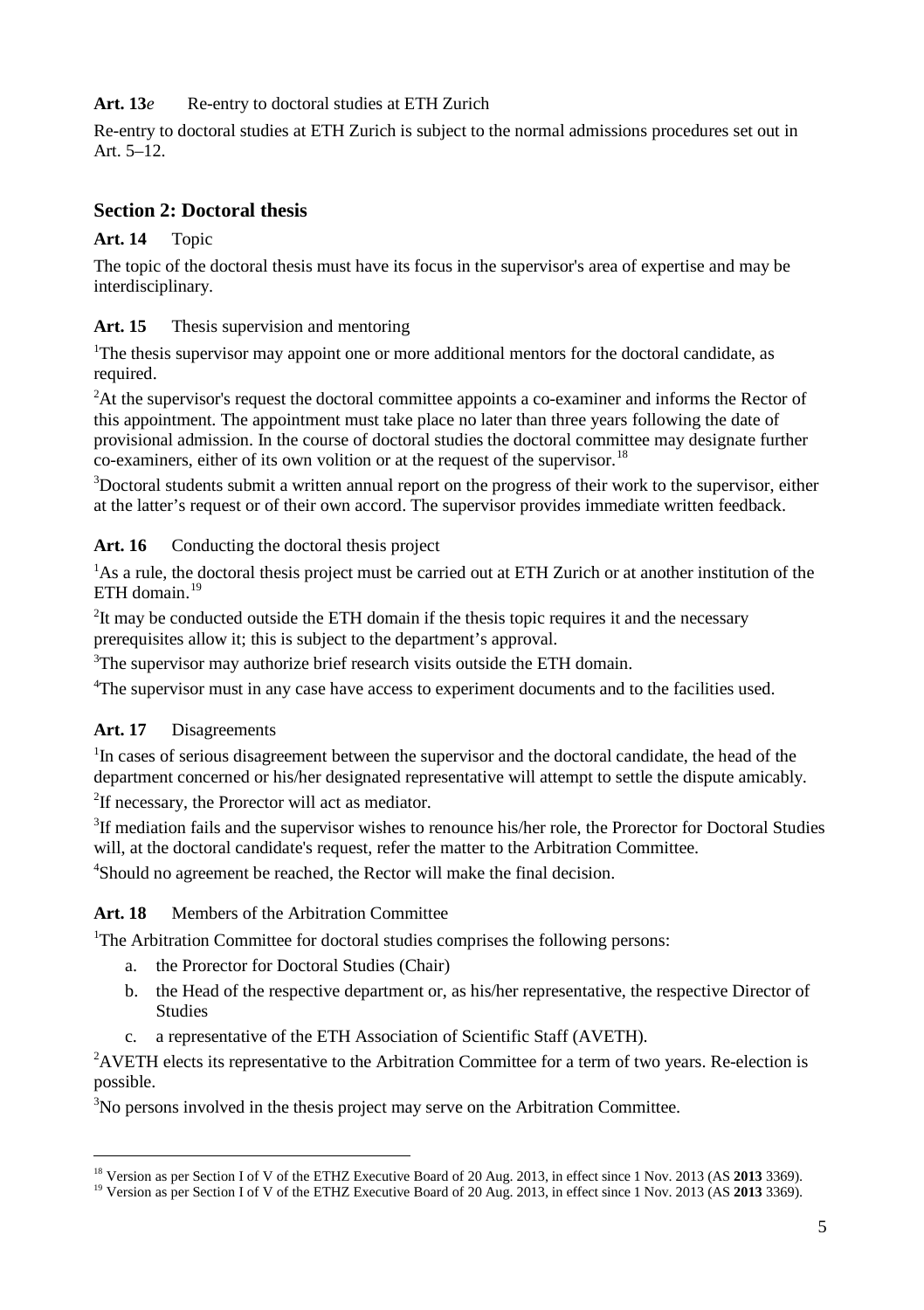#### **Art. 19** Arbitration Committee procedure

<sup>1</sup>The Arbitration Committee hears both parties and submits a conciliatory proposal if indicated.

<sup>2</sup>If no conciliatory proposal is submitted or if such a proposal is rejected by one party, the Arbitration Committee concludes the procedure and forwards its recommendations to the Rector.

#### **Art. 20** Resignation and absence from duty of the supervisor

<sup>1</sup>If the supervisor of the doctoral thesis fails to respect the outcome of the procedure specified in Art. 17 and without sufficient grounds resigns his/her supervisory role or is absent from duty, the department will make every possible effort to ensure that the doctoral thesis project may proceed.

<sup>2</sup>If the department is unsuccessful, the doctoral candidate is given a maximum of six months to find a new supervisor him/herself.<sup>[20](#page-5-0)</sup>

**Art. 21** Language<br><sup>1</sup>The doctoral thesis may be written in German, French, Italian or English. A mixture of languages is not permitted.

<sup>2</sup>On the doctoral candidate's written and substantiated request the Rector may authorise an exception.

<sup>3</sup>In any case, an abstract must be formulated in German, French or Italian and in English.

# **Section 3: Doctoral studies**

# **Art. 22**[21](#page-5-1) Objective

<sup>1</sup>Doctoral candidates have the right and the obligation to pursue their education in the framework of doctoral studies.

<sup>2</sup>The objectives of doctoral studies are the following:

- a. enable doctoral candidates to acquire knowledge and skills in the field of the doctoral thesis, related disciplines and interdisciplinary areas
- b. integrate doctoral candidates into the scientific community.

# **Art. 23**[22](#page-5-2) Form

 $\overline{a}$ 

1 Doctoral studies are conducted either:

- a. in the framework of an individually designed programme;
- b. within a set departmental doctoral programme.

 $2$ Doctoral candidates draw up a programme for individual doctoral studies in consultation with the supervisor.

3 Departments set detailed stipulations regarding individual doctoral studies and doctoral programmes. These stipulations require the approval of the Executive Board.

<sup>4</sup>If the doctoral thesis project is conducted outside the ETH domain, the department determines the requirements for doctoral studies at the request of the supervisor.

**Art. 24**[23](#page-5-3) Performance record

1 Progress in doctoral studies is documented in the form of credits.

<sup>2</sup>One credit corresponds to a workload of 25-30 hours.

<span id="page-5-0"></span><sup>&</sup>lt;sup>20</sup> Added via Section I of V of the ETHZ Executive Board of 20 Aug. 2013, in effect since 1 Nov. 2013 (AS **2013** 3369).<br><sup>21</sup> Version as per Section I of V of the ETHZ Executive Board of 20 Aug. 2013, in effect since 1 Nov

<span id="page-5-3"></span>

<span id="page-5-2"></span><span id="page-5-1"></span><sup>&</sup>lt;sup>22</sup> Version as per Section I of V of the ETHZ Executive Board of 20 Aug. 2013, in effect since 1 Nov. 2013 (AS 2013 3369).<br><sup>23</sup> Version as per Section I of V of the ETHZ Executive Board of 20 Aug. 2013, in effect since 1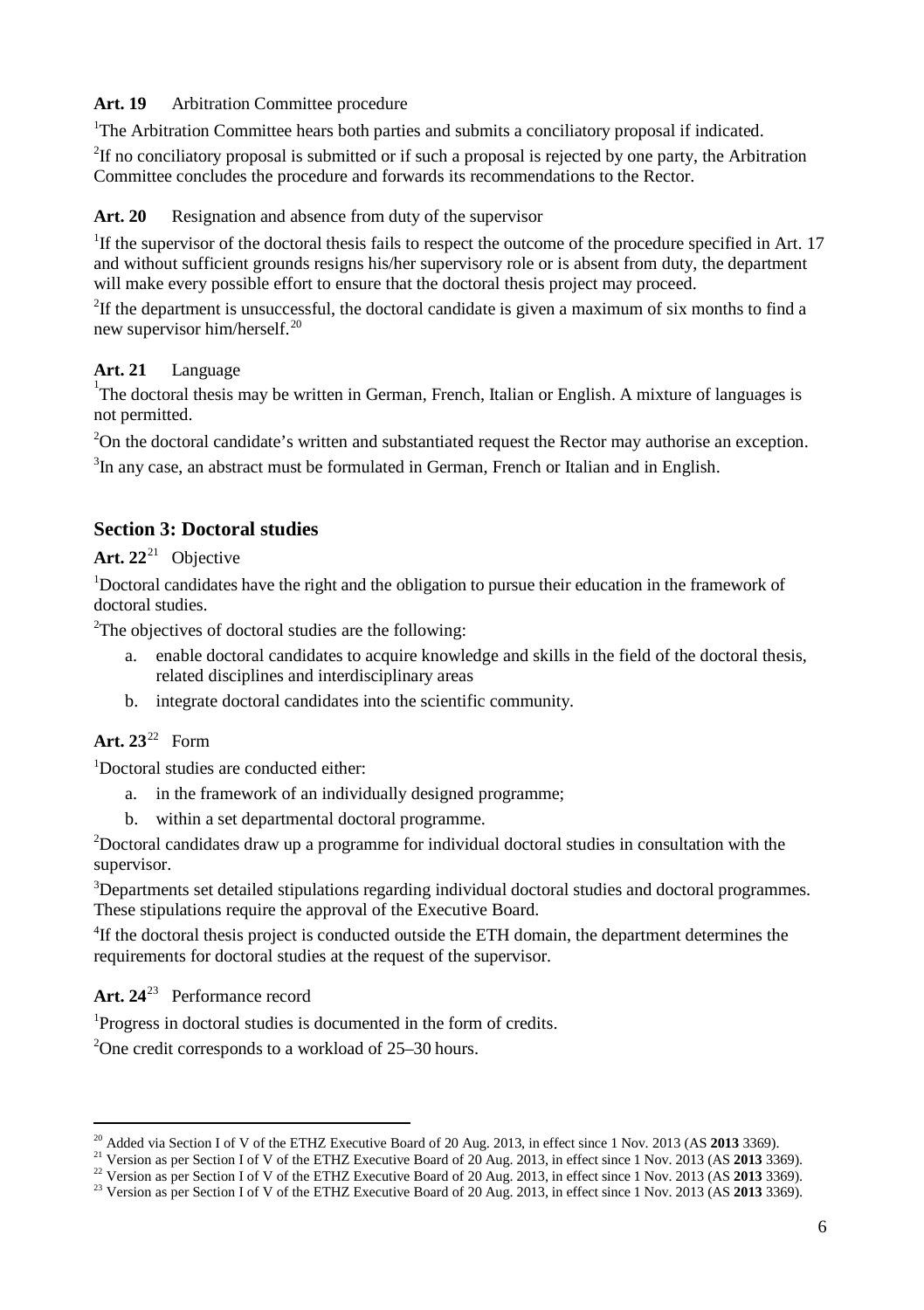# **Art. 25**[24](#page-6-0) Requirements

1 Doctoral candidates must acquire at least 12 credits.

<sup>2</sup>At least one third of these must be acquired outside the candidate's respective research field.

# **Art. 25***a*[25](#page-6-1) Achievements recognised

<sup>1</sup>Credits are only allocated for verifiable independent achievements.

2 Active participation in ETH committees and working groups may be recognised in the form of credits.

<sup>3</sup>No credits are allocated for examinations undertaken for admission to doctoral studies.

# **Section 4: Doctorate procedure**

#### **Art. 26** Examination committee

<sup>1</sup>The examination committee comprises the following persons:

- a. a chairperson
- b. the thesis supervisor as examiner
- c. the co-examiner
- d. another independent expert if there is a relationship of dependence between the supervisor and the co-examiner

<sup>2</sup>The head of department appoints the chairperson.

<sup>3</sup>At least one of the co-examiners must be a professor if the supervisor is not.

#### **Art. 27** Doctoral examination

<sup>1</sup>The doctoral examination consists of an oral examination of at least one hour which covers the discipline or the field of the thesis.

 $2$ The doctoral examination is conducted by the examination committee.

<sup>3</sup>The Department Conference determines how far the examination will be open to the public.

<sup>4</sup>The doctoral examination must take place within six years of provisional admission at the latest. At the department's request the Rector may grant an extension in exceptional cases.<sup>[26](#page-6-2)</sup>

#### **Art. 28** Doctoral thesis assessment and oral examination

1 The examiner and every co-examiner each prepares a written report on the doctoral thesis and submits it to the department before the examination.

<sup>2</sup>The examination committee assesses both the doctoral thesis and the oral examination as passed or failed, and submits a report to the respective Department Conference.

Art.  $28a^{27}$  $28a^{27}$  $28a^{27}$  Confidentiality of experts' report

1 Pursuant to Art. 28, Para. 1, the experts' reports are confidential.

<sup>2</sup>Authorised to view the experts' reports are:

- a. members of the examination committee
- b. members of further bodies tasked with assessing the doctoral thesis

<sup>3</sup>Doctoral students have no right to view the expert's reports pertaining to their own doctoral theses.

**Art. 29** Retakes

<span id="page-6-0"></span><sup>&</sup>lt;sup>24</sup> Version as per Section I of V of the ETHZ Executive Board of 20 Aug. 2013, in effect since 1 Nov. 2013 (AS **2013** 3369).<br><sup>25</sup> Added via Section I of V of the ETHZ Executive Board of 20 Aug. 2013, in effect since 1 Nov

<span id="page-6-3"></span><span id="page-6-2"></span><span id="page-6-1"></span><sup>&</sup>lt;sup>26</sup> Version as per Section I of V of the ETHZ Executive Board of 20 Aug. 2013, in effect since 1 Nov. 2013 (AS 2013 3369).<br><sup>27</sup> Added via Section I of V d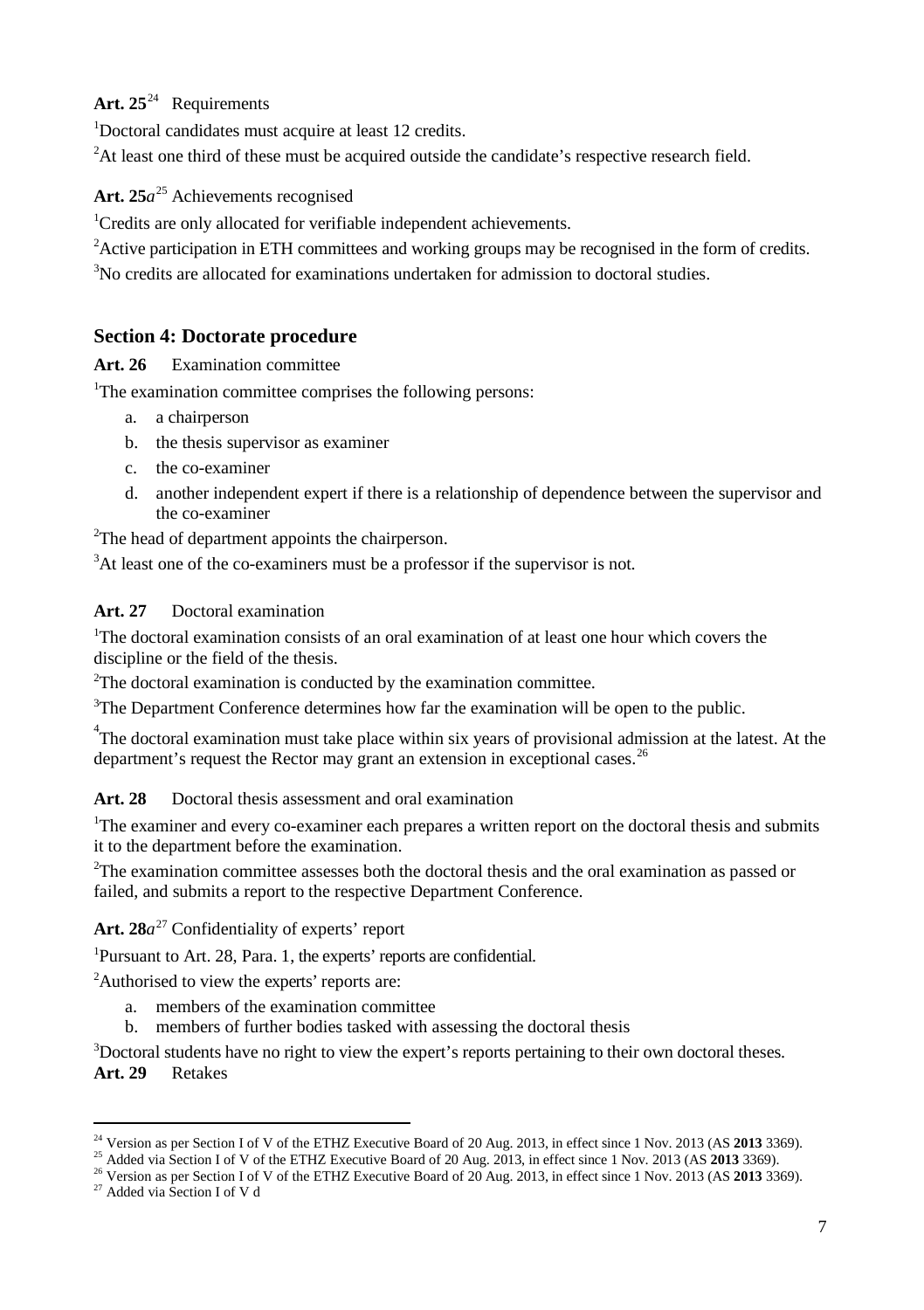<sup>1</sup>Doctoral students who fail the doctoral examination may retake it once within six months.

<sup>2</sup>If the doctoral thesis receives a fail grade it may be revised once. The examination committee determines the deadline for the revision and informs the doctoral student in writing on further steps.<sup>[28](#page-7-0)</sup>

#### **Art. 30**[29](#page-7-1) Awarding of the doctoral degree

On the basis of the examination committee's report, the Department Conference of the department in which the doctoral student is enrolled decides whether to award or withhold the doctoral degree.

#### **Art. 31** Doctoral degree certificate

<sup>1</sup>The doctoral degree certificate contains

- a. the name of the doctoral graduate
- b. the doctoral title
- c. the title of the doctoral thesis
- d. the date of the doctoral examination
- e. the date from which the doctoral title may be used
- f. the signatures of the Rector and head of department who are in office on the date from which the doctoral title may be used
- g. the ETH Zurich seal.<sup>[30](#page-7-2)</sup>

<sup>2</sup>The doctoral certificate is presented to the graduate at the doctoral awards ceremony following submission of deposit copies and an electronic version of the doctoral thesis.

# **Art. 32**[31](#page-7-3) Use of the doctoral title

When the deposit copies and an electronic version of the doctoral thesis have been received the doctoral graduate will receive a confirmation that he/she may use the doctoral title.

#### **Art. 33** Fee

A fee is charged for the regular doctorate.

# **Chapter 3: Intellectual property rights**

#### **Art. 34** Copyright

<sup>1</sup> Apart from the reservation given in Art. 35 the doctoral thesis is governed by general intellectual property law.

<sup>2</sup>The doctoral thesis may not be published in its entirety until the Department Conference has accepted it. [32](#page-7-4)

<sup>3</sup>Contracts with third parties, such as research contracts, may not substantially delay publication and may under no conditions prohibit it.

4 ETH Zurich may provide scientific and public institutions with abstracts or copies of the doctoral thesis.

<sup>5</sup>With the delivery of the electronic version of the doctoral thesis ETH Zurich obtains the right to make it publicly available and to archive it. Excepted are where the interests of persons involved require protection, i.e. where patent registration is planned and where follow-up experimentation at research institutions is ongoing, and where conflicting third-party rights exist.<sup>[33](#page-7-5)</sup>

<span id="page-7-0"></span><sup>&</sup>lt;sup>28</sup> Version as per Section I of V of the ETHZ Executive Board of 20 Aug. 2013, in effect since 1 Nov. 2013 (AS 2013 3369).

<span id="page-7-2"></span><span id="page-7-1"></span><sup>&</sup>lt;sup>29</sup> Version as per Section I of V of the ETHZ Executive Board of 20 Aug. 2013, in effect since 1 Nov. 2013 (AS 2013 3369).<br><sup>30</sup> Version as per Section I of V of the ETHZ Executive Board of 20 Aug. 2013, in effect since 1

<span id="page-7-3"></span><sup>&</sup>lt;sup>32</sup> Version as per Section I of V of the ETHZ Executive Board of 20 Aug. 2013, in effect since 1 Nov. 2013 (AS 2013 3369).<br><sup>33</sup> Version as per Section I of V of the ETHZ Executive Board of 20 Aug. 2013, in effect since 1

<span id="page-7-5"></span><span id="page-7-4"></span>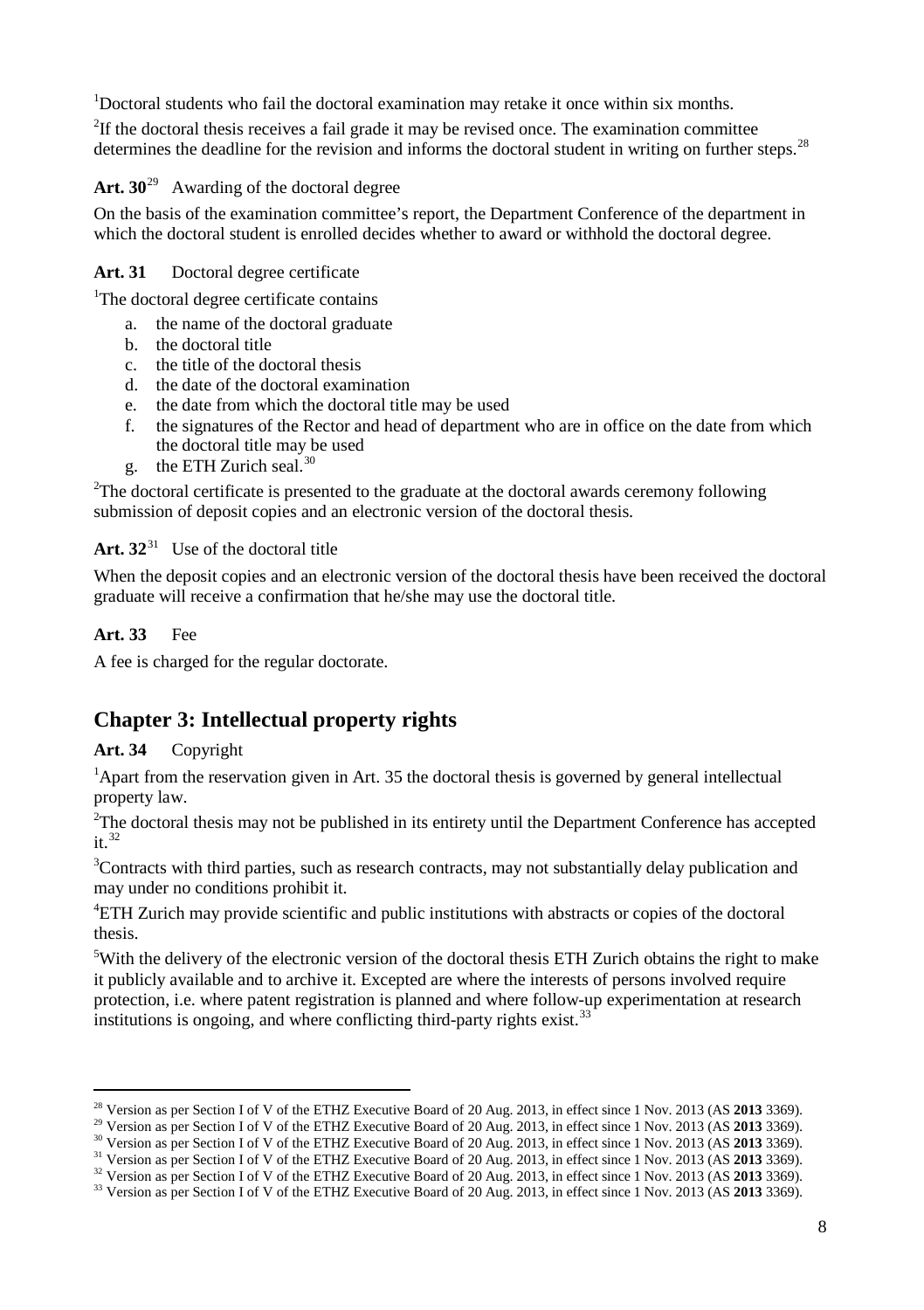#### **Art. 35** Inventions

Rights to an invention produced in the context of doctoral thesis work are governed by labour law.

# **Chapter 4: Honorary doctorates**

### **Art. 36**

<sup>1</sup>ETH Zurich confers the honorary doctorate if

- a. conferral is requested by full, associate and assistant professors of a department with no dissenting voices;
- b.<sup>[34](#page-8-0)</sup> the conference of department heads approves the request with a majority of the members entitled to vote.

<sup>2</sup>Votes are cast by secret ballot; abstention is permitted.

<sup>3</sup>The Rector details the honorary doctorate procedure in a directive.

4 He/She confers honorary doctorates at an academic event.

# **Chapter 5: Administration of justice**

# **Art. 37**

 $\overline{a}$ 

<sup>1</sup>Decrees issued on the basis of this ordinance may be appealed by filing a complaint. <sup>2</sup>The appellate body is the ETH Appeals Committee.

# **Chapter 6: Final provisions**

### **Art. 38** Implementation provisions

The Rector issues implementation provisions with regard to the following in particular:

- the organisation of the admissions examination
- b. doctoral thesis projects conducted outside the ETH domain
- c. the doctorate procedure and the doctoral examination
- d. submission of the doctoral thesis and delivery of deposit copies
- e. supervision of doctoral theses if supervisors resign or retire
- f. prerequisites for the designating of supervisors and co-examiners
- g. delivery of abstracts or copies of the doctoral thesis to scientific and public institutions.

# **Art. 39** Repeal of previous regulations

The ETH Zurich Doctorate Ordinance of 16 December 2000<sup>[35](#page-8-1)</sup> is hereby repealed.

**Art. 40**[36](#page-8-2) Transitional provisions

<sup>1</sup>Doctoral candidates who were matriculated before 1 January 2003 should declare when they register for the doctoral examination whether they would prefer a doctoral title as per Art. 3, Para. 1 or a title according to earlier law.

<sup>2</sup>Doctoral candidates who were matriculated before 1 April 2001 must have undertaken the doctoral examination for the first time on 1 November 2014 at the latest.

<span id="page-8-1"></span><span id="page-8-0"></span><sup>&</sup>lt;sup>34</sup> Version as per Section I of V of the ETHZ Executive Board of 20 Aug. 2013, in effect since 1 Nov. 2013 (AS 2013 3369).<br><sup>35</sup> [AS 2001 1665, 2003 209, 2004 2963, 2005 1099]<br><sup>36</sup> Version as per Section I of V of the ETH

<span id="page-8-2"></span>